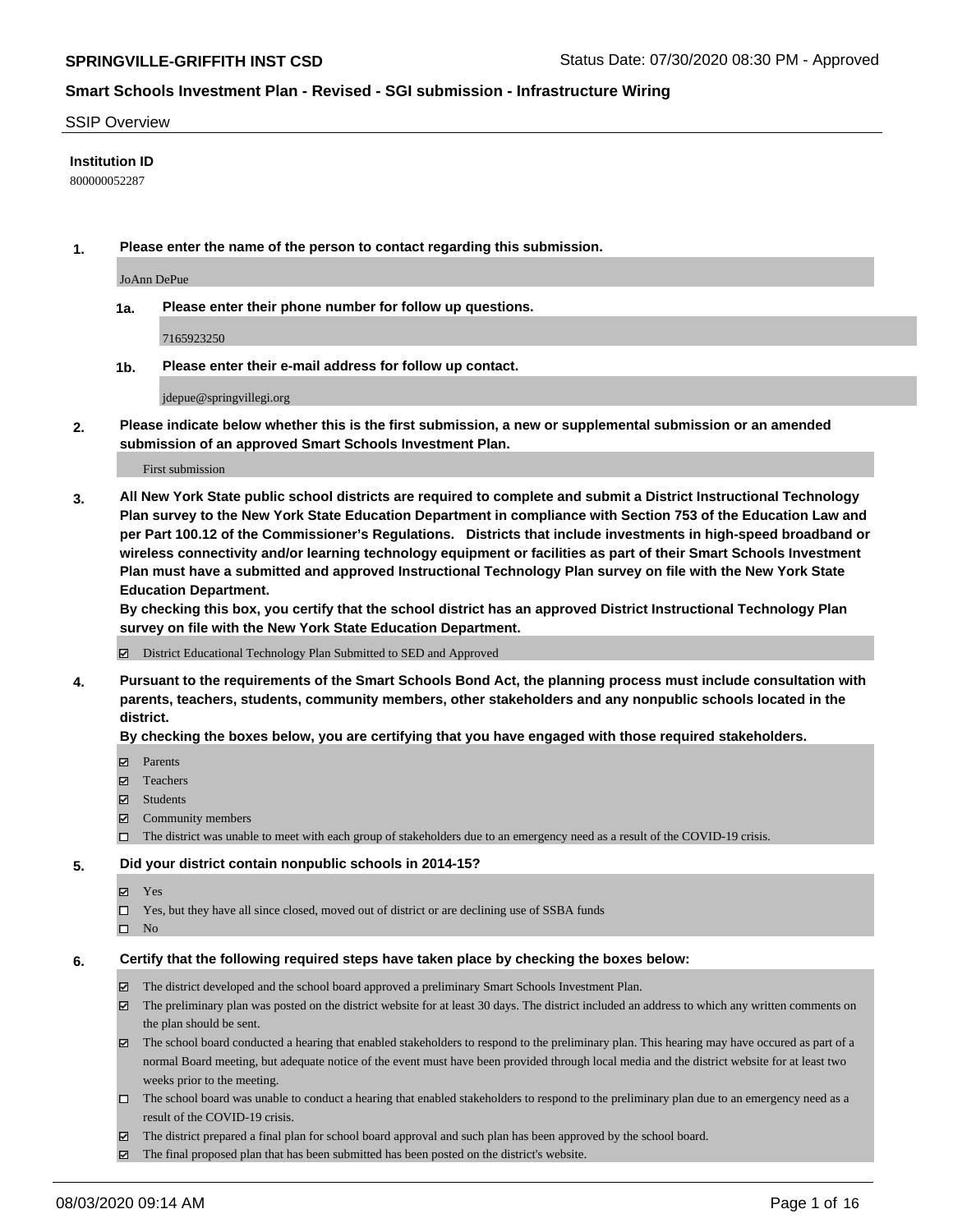SSIP Overview

**6a. Please upload the proposed Smart Schools Investment Plan (SSIP) that was posted on the district's website, along with any supporting materials. Note that this should be different than your recently submitted Educational Technology Survey. The Final SSIP, as approved by the School Board, should also be posted on the website and remain there during the course of the projects contained therein.**

4.24.18 Smart Schools Bond Act Overview.docx 4.24.18 BOE presentation.pptx

**6b. Enter the webpage address where the final Smart Schools Investment Plan is posted. The Plan should remain posted for the life of the included projects.**

https://drive.google.com/file/d/1JJqoDNRdx1sw5xu6hwFnI0IHaufswJ5E/view

**7. Please enter an estimate of the total number of students and staff that will benefit from this Smart Schools Investment Plan based on the cumulative projects submitted to date.**

1,875

**8. An LEA/School District may partner with one or more other LEA/School Districts to form a consortium to pool Smart Schools Bond Act funds for a project that meets all other Smart School Bond Act requirements. Each school district participating in the consortium will need to file an approved Smart Schools Investment Plan for the project and submit a signed Memorandum of Understanding that sets forth the details of the consortium including the roles of each respective district.**

 $\Box$  The district plans to participate in a consortium to partner with other school district(s) to implement a Smart Schools project.

**9. Please enter the name and 6-digit SED Code for each LEA/School District participating in the Consortium.**

| <b>Partner LEA/District</b> | <b>ISED BEDS Code</b> |
|-----------------------------|-----------------------|
| (No Response)               | (No Response)         |

**10. Please upload a signed Memorandum of Understanding with all of the participating Consortium partners.**

(No Response)

**11. Your district's Smart Schools Bond Act Allocation is:**

\$1,690,068

**12. Final 2014-15 BEDS Enrollment to calculate Nonpublic Sharing Requirement**

|            | <b>Public Enrollment</b> | Nonpublic Enrollment | 'Total Enrollment | l Nonpublic Percentage |
|------------|--------------------------|----------------------|-------------------|------------------------|
| Enrollment | 777<br>. <i>.</i>        | 98                   | .875.00           | 5.23                   |

**13. This table compares each category budget total, as entered in that category's page, to the total expenditures listed in the category's expenditure table. Any discrepancies between the two must be resolved before submission.**

|                                            | Sub-Allocations   | <b>Expenditure Totals</b> | <b>Difference</b> |
|--------------------------------------------|-------------------|---------------------------|-------------------|
| School Connectivity                        | 500,000.00        | 500,000.00                | 0.00              |
| Connectivity Projects for<br>l Communities | $\overline{0.00}$ | 0.00                      | 0.00              |
| <b>Classroom Technology</b>                | 0.00              | 0.00                      | 0.00              |
| Pre-Kindergarten Classrooms                | 0.00              | 0.00                      | 0.00              |
| Replace Transportable<br>Classrooms        | $\overline{0.00}$ | 0.00                      | 0.00              |
| High-Tech Security Features                | 0.00              | 0.00                      | 0.00              |
| Nonpublic Loan                             | 0.00              | 0.00                      | 0.00              |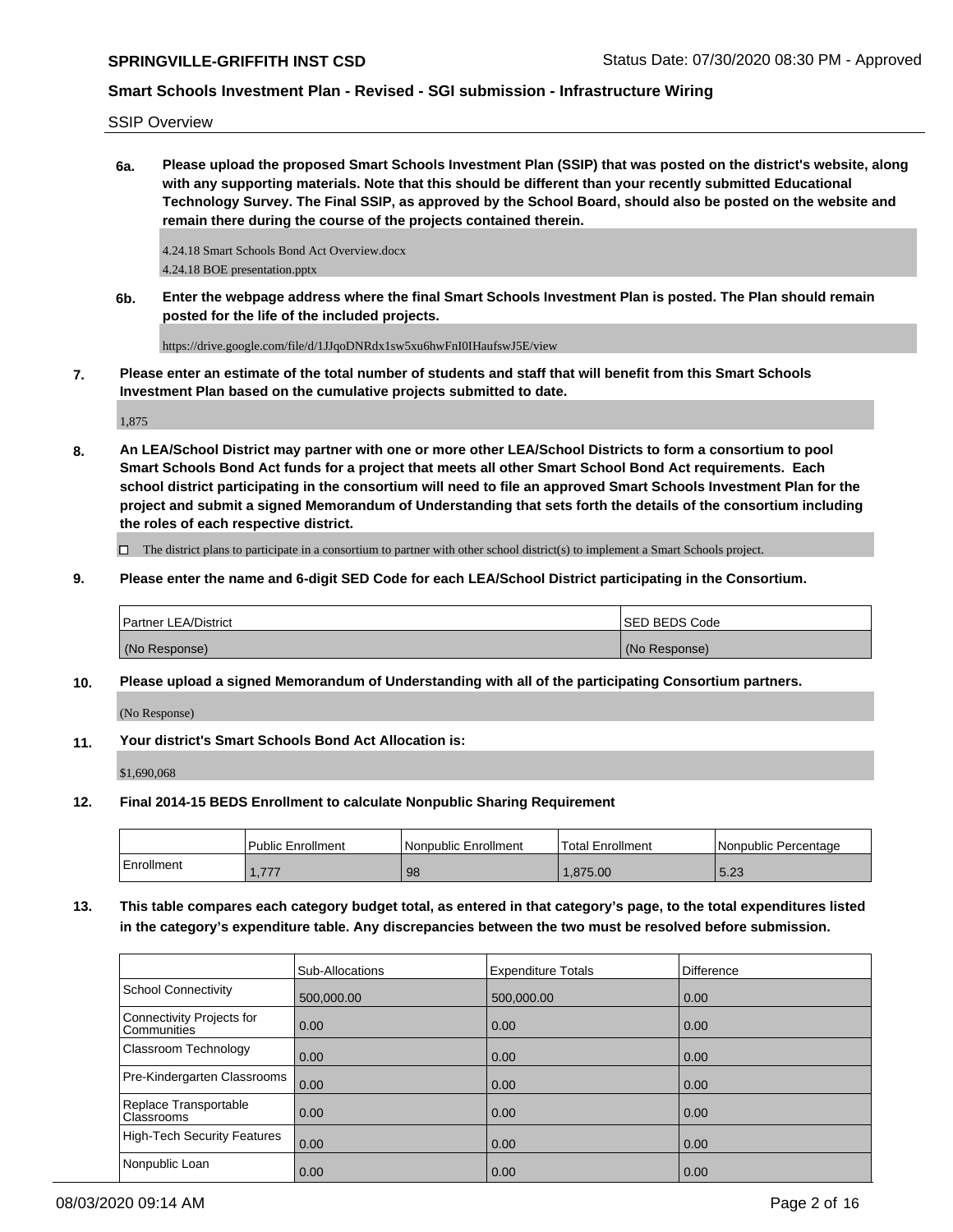SSIP Overview

|                | <b>Sub-Allocations</b> | Expenditure Totals | <b>Difference</b> |
|----------------|------------------------|--------------------|-------------------|
| <b>Totals:</b> | 500,000                | 500.000            |                   |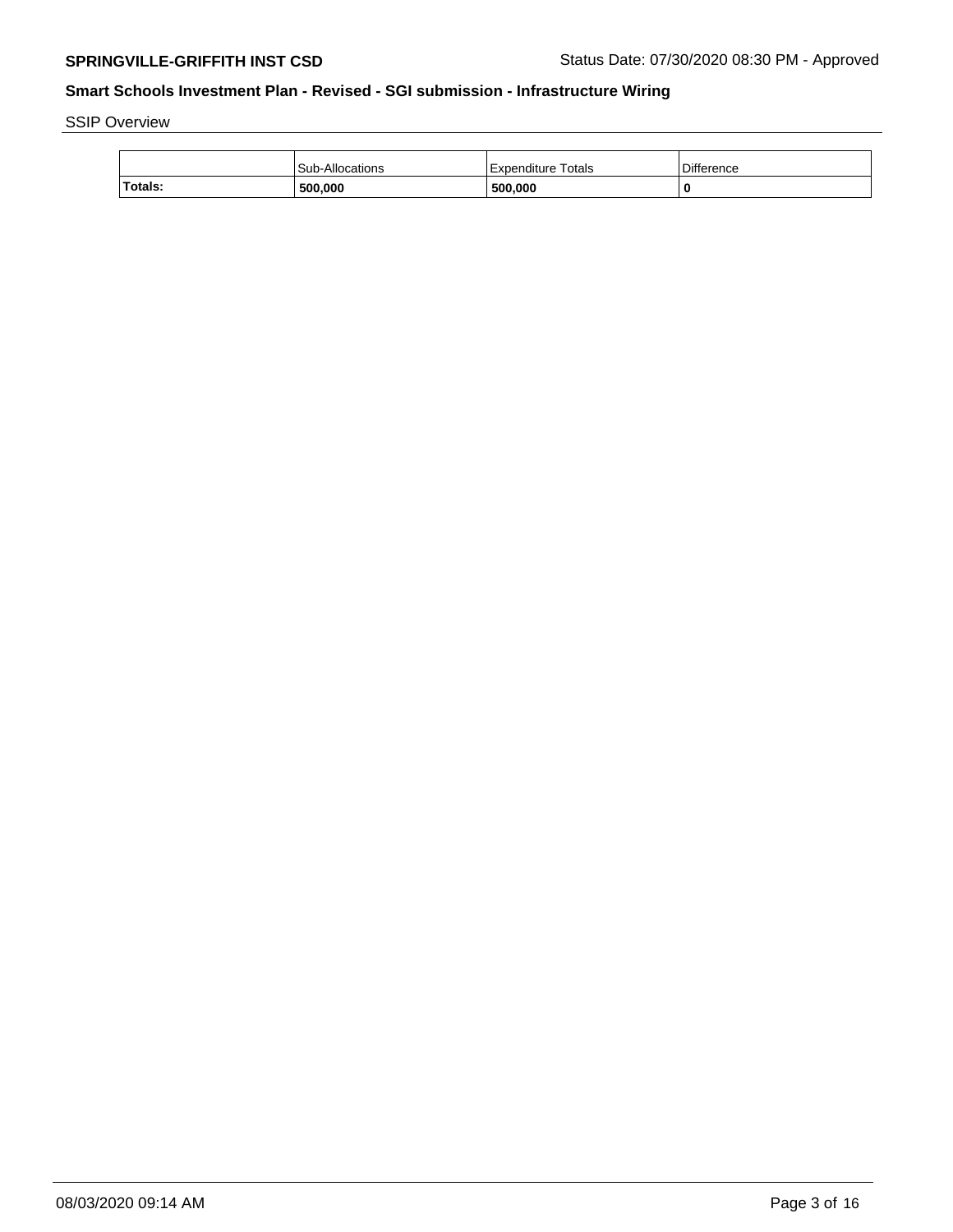School Connectivity

- **1. In order for students and faculty to receive the maximum benefit from the technology made available under the Smart Schools Bond Act, their school buildings must possess sufficient connectivity infrastructure to ensure that devices can be used during the school day. Smart Schools Investment Plans must demonstrate that:**
	- **• sufficient infrastructure that meets the Federal Communications Commission's 100 Mbps per 1,000 students standard currently exists in the buildings where new devices will be deployed, or**
	- **• is a planned use of a portion of Smart Schools Bond Act funds, or**
	- **• is under development through another funding source.**

**Smart Schools Bond Act funds used for technology infrastructure or classroom technology investments must increase the number of school buildings that meet or exceed the minimum speed standard of 100 Mbps per 1,000 students and staff within 12 months. This standard may be met on either a contracted 24/7 firm service or a "burstable" capability. If the standard is met under the burstable criteria, it must be:**

**1. Specifically codified in a service contract with a provider, and**

**2. Guaranteed to be available to all students and devices as needed, particularly during periods of high demand, such as computer-based testing (CBT) periods.**

**Please describe how your district already meets or is planning to meet this standard within 12 months of plan submission.**

Upgrade existing District wide backbone to a robust 10 gig fiber optic system including optimizing LAN closet locations and provide sufficient wireless connectivity infrastructure that meets the Federal Communications Commission's to 100 Mbps/1000 student s standard.

- **1a. If a district believes that it will be impossible to meet this standard within 12 months, it may apply for a waiver of this requirement, as described on the Smart Schools website. The waiver must be filed and approved by SED prior to submitting this survey.**
	- $\Box$  By checking this box, you are certifying that the school district has an approved waiver of this requirement on file with the New York State Education Department.
- **2. Connectivity Speed Calculator (Required). If the district currently meets the required speed, enter "Currently Met" in the last box: Expected Date When Required Speed Will be Met.**

|                  | l Number of<br><b>Students</b> | Required Speed<br>lin Mbps | Current Speed in Expected Speed<br><b>Mbps</b> | Ito be Attained | <b>Expected Date</b><br>When Required   |
|------------------|--------------------------------|----------------------------|------------------------------------------------|-----------------|-----------------------------------------|
|                  |                                |                            |                                                |                 | l Within 12 Months ISpeed Will be Met l |
| Calculated Speed | 1,738                          | 173.80                     | 1000                                           | 1000            | current                                 |

**3. Describe how you intend to use Smart Schools Bond Act funds for high-speed broadband and/or wireless connectivity projects in school buildings.**

Upgrade existing District wide backbone to robust 10 gig fiber optic system including optimizing LAN closet locations and provide CAT 6A to all classrooms to provide sufficient wireless connectivity infrastructure that meets the Federal Communications Commission's to 100 Mbps/1000 students standard.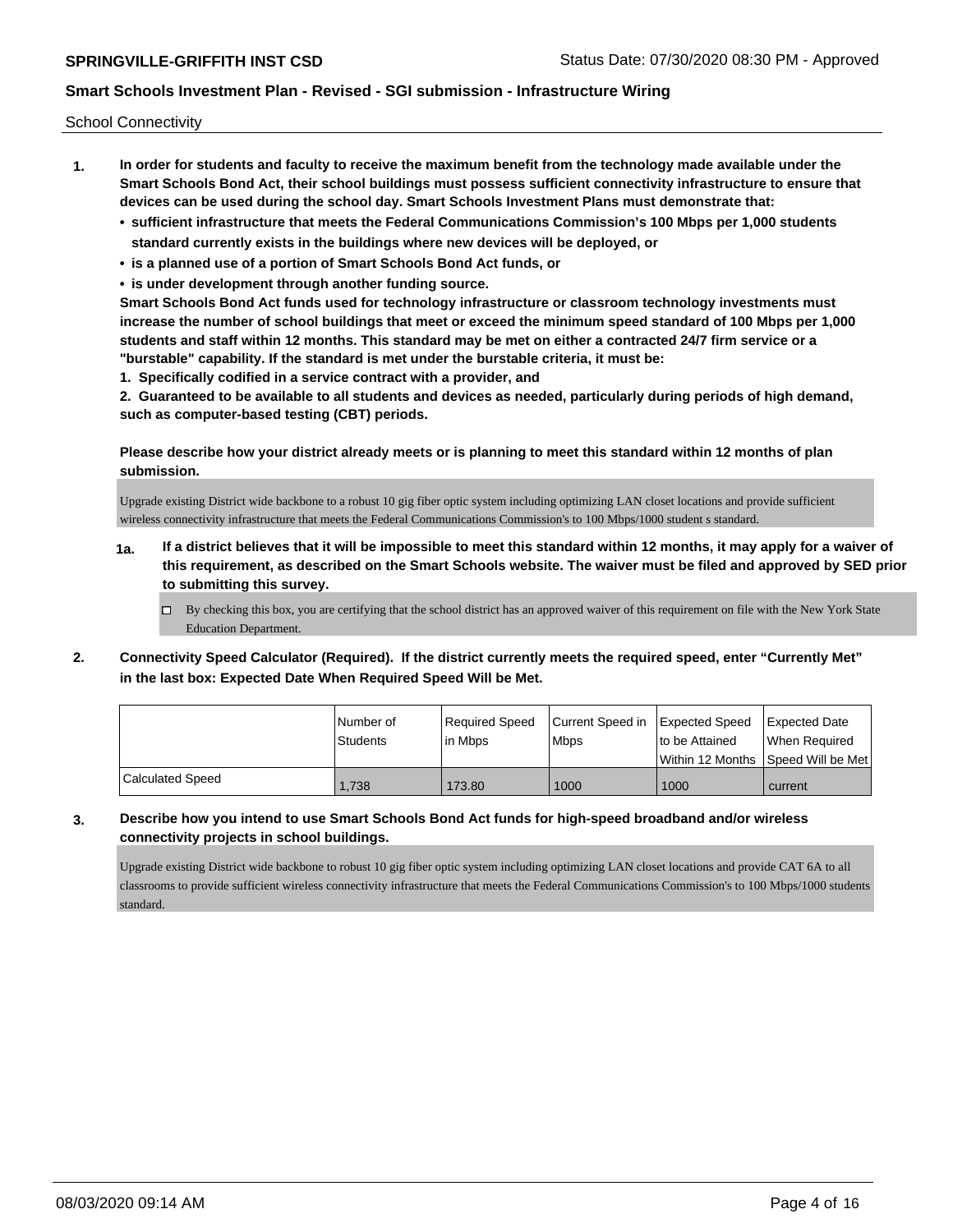School Connectivity

**4. Describe the linkage between the district's District Instructional Technology Plan and how the proposed projects will improve teaching and learning. (There should be a link between your response to this question and your responses to Question 1 in Section IV - NYSED Initiatives Alignment: "Explain how the district use of instructional technology will serve as a part of a comprehensive and sustained effort to support rigorous academic standards attainment and performance improvement for students."** 

#### **Your answer should also align with your answers to the questions in Section II - Strategic Technology Planning and the associated Action Steps in Section III - Action Plan.)**

It is the belief of Springville-Griffith Institute that students should learn the skills necessary to compete in the 21st century through the integration of technology. The (ISTE) National Educational Technology Standards for All Students have been adopted as the standards for instruction and assessment of students. These technology standards for students are divided broad categories that are introduced, reinforced, and mastered by students in accordance with the student profiles for K-2, 3-5, 6-8 and 9-12. These categories provide a framework for linking performance indicators found within the profiles for technology literate students that will be integrated into district curricula. Strategies that will be used to improve the academic achievement, including technology literacy of all students:

• Teachers will incorporate technology tools including interactive white boards, document cameras, digital cameras, Internet resources, software programs and other current or emerging technologies

• Teachers will use web pages to organize their curriculum resources and promote instructional learning experiences

• Polycom units and Internet connections will be used to deliver experiences students would not ordinarily be available within the district • Virtual programs and simulations will be encouraged

• Current and emerging technologies will be used as tools to deliver media • Technology integrators will provide age appropriate technology literacy instruction using on-line texts and supplemental resources

• Data will be collected and used in instructional decisions

The district through it's work with Change.school will be looking to re-imagine the education experiences for our students. We will be thinking outside the box to provide an education that supports learning for all students. The use of technology will be utilized not only to enhance but advance the learning of both students and staff. We are excited to be on this journey! Goal 2 of the District's Technology Plan references technology equipment and infrastructure continuing to support, maintain, and enhance a technology infrastructure and inventory that supports learning and work environment. The District will continue the exploration of new technologies remaining current and planning for the future. The action step for this goal include:

• Provide adequate funding both through Smart Schools and local funds to maintain network, hardware (desktops, laptops & mobile devices), peripherals (projection devices, smartboards, etc) and software replacements on a life-cycle replacement schedule

• Work to achieve an 1-1 environment

• Focus on replacing machines/devices used for instruction and day-to-day operations.

In order to successfully extend the access of students to technology, the district intends to replace existing wiring to provide CAT-6A capabilities that will support a wireless infrastructure to not only provide consistent access throughout the district, but to also allow the expansion of future technology.

## **5. If the district wishes to have students and staff access the Internet from wireless devices within the school building, or in close proximity to it, it must first ensure that it has a robust Wi-Fi network in place that has sufficient bandwidth to meet user demand.**

#### **Please describe how you have quantified this demand and how you plan to meet this demand.**

Our current configuration supports a cart-based environment. In order to expand the school community's access to 1:1 technology, the wired infrastructure must be replaced to allow for updated access with a/c wireless as well as increasing the amount of access points in each building. This project will provide the necessary funds to replace, remove and update the needed wiring.

The District's infrastructure has been upgraded through the use of eRate funding. During the summer/fall of 2016 the a core switch and all switches at the High School were upgraded to 10 gigabytes. The switches at the Middle School, Springville Elementary and Colden Elementary were upgraded to 10 gig during the 2016-2017. Additional access points have been added to all buildings during the 2017-2018 school year. With the approved eRate project for the 2018-2019 school year, access points will be installed in all classrooms as well as the extend beyond the school buildings through exterior wireless access points. The existing infrastructure provides sufficient connected and wireless connectivity that meets the Federal Communications Commission's to 100 Mbps/1000 student's standard.

**6. Smart Schools plans with any expenditures in the School Connectivity category require a project number from the Office of Facilities Planning. Districts must submit an SSBA LOI and receive project numbers prior to submitting the SSIP. As indicated on the LOI, some projects may be eligible for a streamlined review and will not require a building permit.**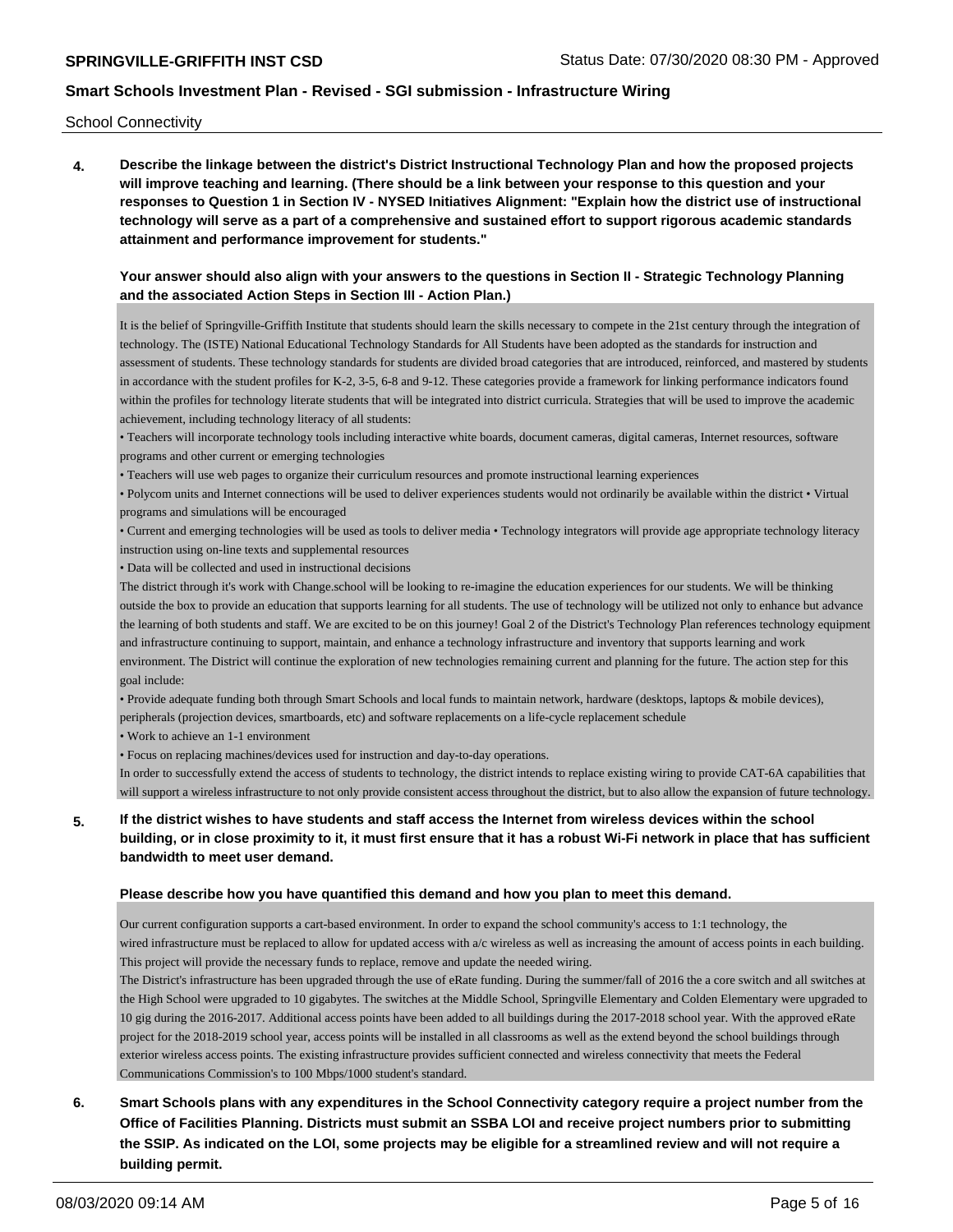School Connectivity

**Please indicate on a separate row each project number given to you by the Office of Facilities Planning.**

| <b>Project Number</b> |  |
|-----------------------|--|
| 14-11-01-06-7-999-001 |  |

**7. Certain high-tech security and connectivity infrastructure projects may be eligible for an expedited review process as determined by the Office of Facilities Planning.**

**Was your project deemed eligible for streamlined review?**

No

**8. Include the name and license number of the architect or engineer of record.**

| l Name                                              | License Number |
|-----------------------------------------------------|----------------|
| William P. Liberto P. E., NYS Professional Engineer | 63322          |

#### **9. Public Expenditures – Loanable (Counts toward the nonpublic loan calculation)**

| Select the allowable expenditure type.      | <b>PUBLIC</b> Items to be | l Quantitv       | Cost Per Item    | <b>Total Cost</b> |
|---------------------------------------------|---------------------------|------------------|------------------|-------------------|
| Repeat to add another item under each type. | l Purchased               |                  |                  |                   |
| (No Response)                               | (No Response)             | (No<br>Response) | (No<br>Response) | 0.00              |
|                                             |                           | 0                | 0.00             |                   |

#### **10. Public Expenditures – Non-Loanable (Does not count toward nonpublic loan calculation)**

| Select the allowable expenditure | <b>PUBLIC</b> Items to be purchased                                                  | Quantity | Cost per Item | <b>Total Cost</b> |
|----------------------------------|--------------------------------------------------------------------------------------|----------|---------------|-------------------|
| type.                            |                                                                                      |          |               |                   |
| Repeat to add another item under |                                                                                      |          |               |                   |
| each type.                       |                                                                                      |          |               |                   |
| <b>Connections/Components</b>    | Fiber optic backbone - 12 strands<br>multi-mode, 6 strands single-mode per<br>closet | 20       | 7,500.00      | 150,000.00        |
| <b>Testing</b>                   | Cable certification                                                                  | 571      | 44.00         | 25,124.00         |
| <b>Professional Services</b>     | A & E and CM-Clerk                                                                   |          | 100,000.00    | 100,000.00        |
| <b>Connections/Components</b>    | CAT 6 to each classroom                                                              | 571      | 350.00        | 199,850.00        |
| <b>Other Upfront Costs</b>       | <b>General Administration</b>                                                        |          | 25,026.00     | 25,026.00         |
|                                  |                                                                                      | 1,164    | 132,920.00    | 500,000           |

## **11. Final 2014-15 BEDS Enrollment to calculate Nonpublic Sharing Requirement (no changes allowed.)**

|            | Public Enrollment | l Nonpublic Enrollment | <b>Total Enrollment</b> | l Nonpublic Percentage |
|------------|-------------------|------------------------|-------------------------|------------------------|
| Enrollment | .                 | 98                     | .875.00                 | $F \Omega$<br>0.24     |

**12. Total Public Budget - Loanable (Counts toward the nonpublic loan calculation)**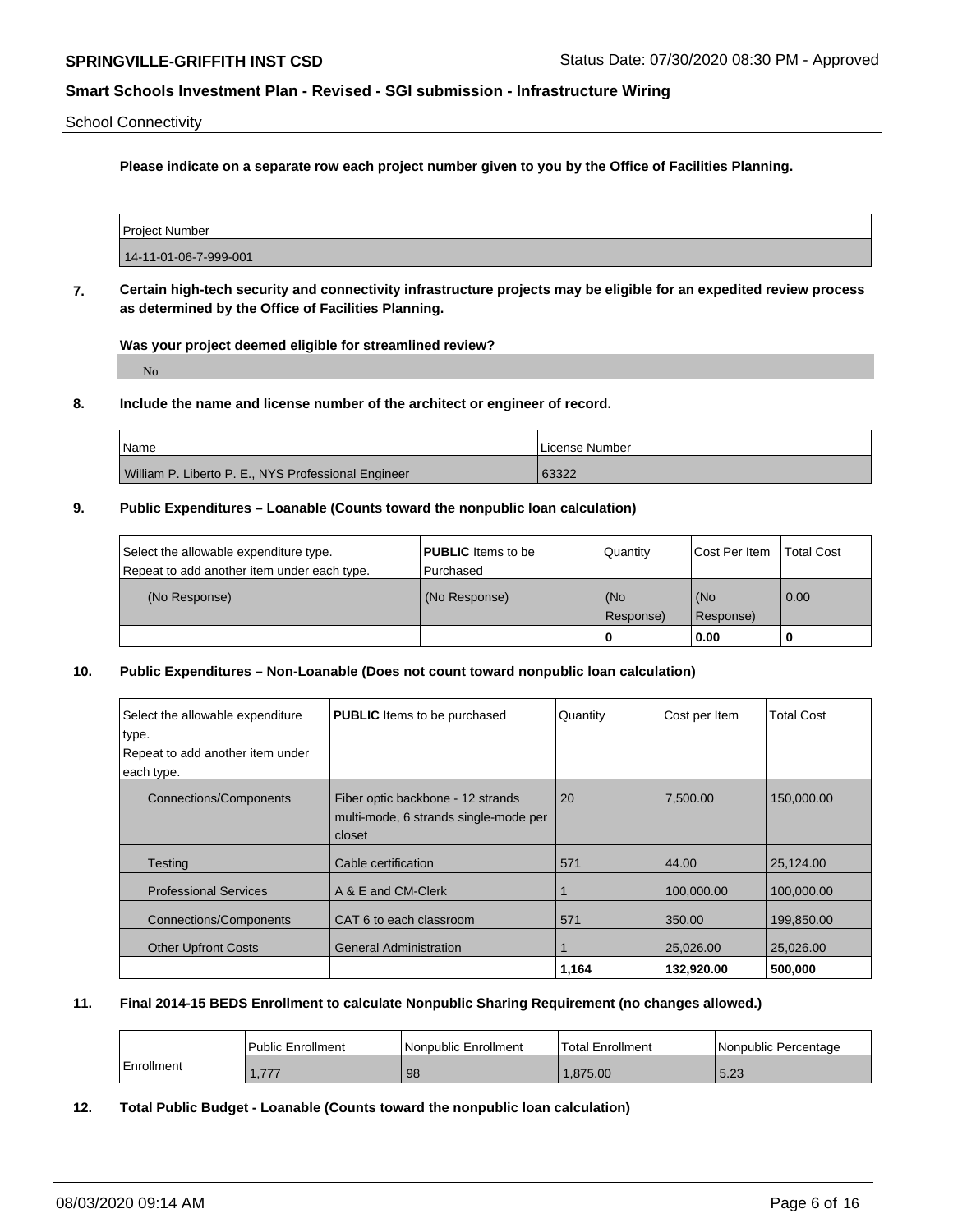School Connectivity

|                                               | <b>Public Allocations</b> | <b>Estimated Nonpublic Loan</b> | <b>Estimated Total Sub-Allocations</b> |
|-----------------------------------------------|---------------------------|---------------------------------|----------------------------------------|
|                                               |                           | Amount                          |                                        |
| Network/Access Costs                          | (No Response)             | 0.00                            | 0.00                                   |
| School Internal Connections and<br>Components | (No Response)             | 0.00                            | 0.00                                   |
| Other                                         | (No Response)             | 0.00                            | 0.00                                   |
| Totals:                                       | 0.00                      | 0                               | u                                      |

# **13. Total Public Budget – Non-Loanable (Does not count toward the nonpublic loan calculation)**

|                                            | Sub-          |
|--------------------------------------------|---------------|
|                                            | Allocation    |
| Network/Access Costs                       | (No Response) |
| <b>Outside Plant Costs</b>                 | (No Response) |
| School Internal Connections and Components | 349,850.00    |
| Professional Services                      | 100,000.00    |
| Testing                                    | 25,124.00     |
| <b>Other Upfront Costs</b>                 | 25,026.00     |
| <b>Other Costs</b>                         | (No Response) |
| Totals:                                    | 500,000.00    |

## **14. School Connectivity Totals**

|                            | Total Sub-Allocations |
|----------------------------|-----------------------|
| Total Loanable Items       | $\overline{0.00}$     |
| l Total Non-loanable Items | 500,000.00            |
| <b>Totals:</b>             | 500,000               |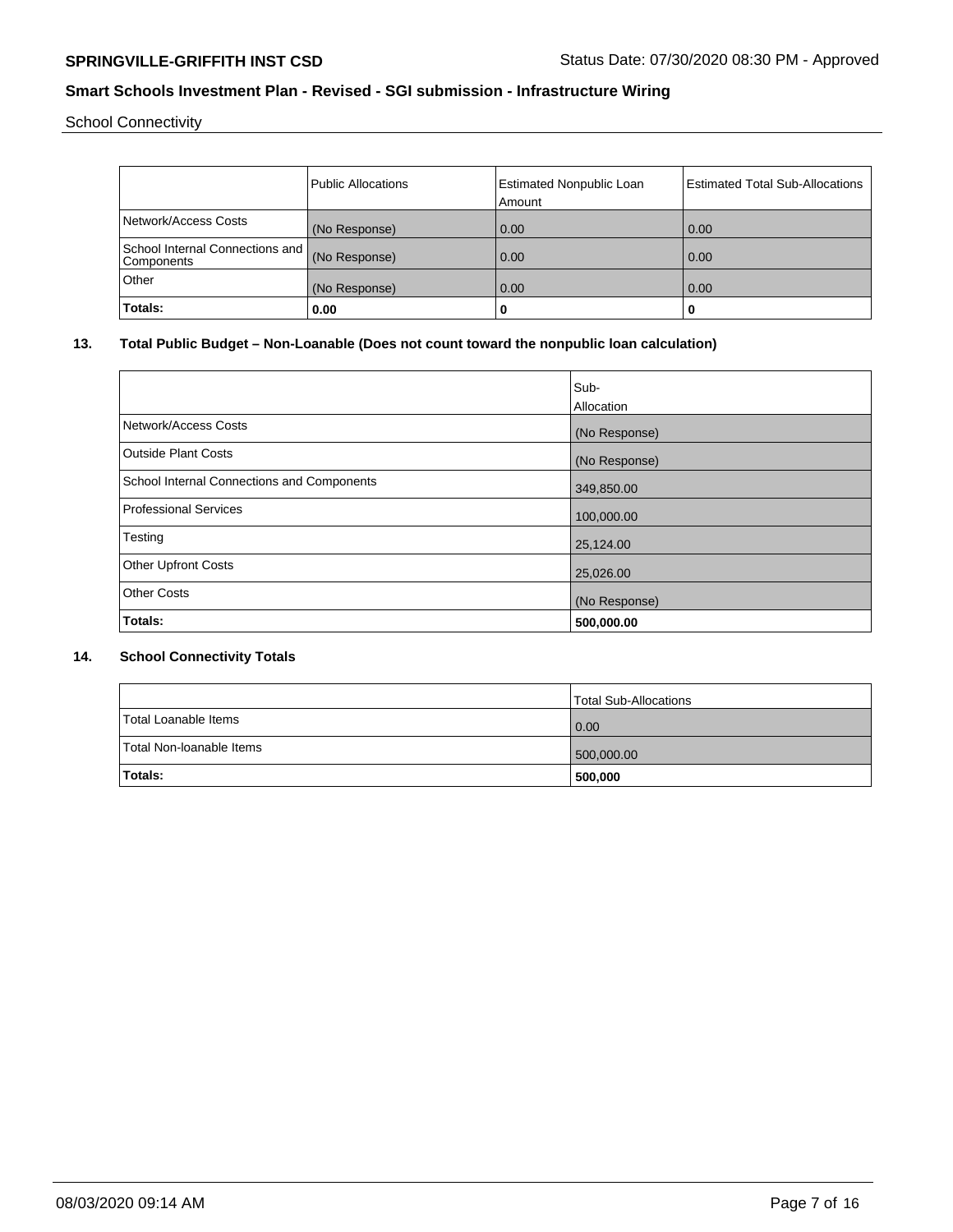Community Connectivity (Broadband and Wireless)

**1. Describe how you intend to use Smart Schools Bond Act funds for high-speed broadband and/or wireless connectivity projects in the community.**

(No Response)

**2. Please describe how the proposed project(s) will promote student achievement and increase student and/or staff access to the Internet in a manner that enhances student learning and/or instruction outside of the school day and/or school building.**

(No Response)

**3. Community connectivity projects must comply with all the necessary local building codes and regulations (building and related permits are not required prior to plan submission).**

 $\Box$  I certify that we will comply with all the necessary local building codes and regulations.

**4. Please describe the physical location of the proposed investment.**

(No Response)

**5. Please provide the initial list of partners participating in the Community Connectivity Broadband Project, along with their Federal Tax Identification (Employer Identification) number.**

| <b>Project Partners</b> | l Federal ID # |
|-------------------------|----------------|
| (No Response)           | (No Response)  |

**6. Please detail the type, quantity, per unit cost and total cost of the eligible items under each sub-category.**

| Select the allowable expenditure | Item to be purchased | Quantity      | Cost per Item | <b>Total Cost</b> |
|----------------------------------|----------------------|---------------|---------------|-------------------|
| type.                            |                      |               |               |                   |
| Repeat to add another item under |                      |               |               |                   |
| each type.                       |                      |               |               |                   |
| (No Response)                    | (No Response)        | (No Response) | (No Response) | 0.00              |
|                                  |                      | o             | 0.00          |                   |

**7. If you are submitting an allocation for Community Connectivity, complete this table.**

**Note that the calculated Total at the bottom of the table must equal the Total allocation for this category that you entered in the SSIP Overview overall budget.**

|                                    | Sub-Allocation |
|------------------------------------|----------------|
| Network/Access Costs               | (No Response)  |
| Outside Plant Costs                | (No Response)  |
| <b>Tower Costs</b>                 | (No Response)  |
| <b>Customer Premises Equipment</b> | (No Response)  |
| <b>Professional Services</b>       | (No Response)  |
| Testing                            | (No Response)  |
| <b>Other Upfront Costs</b>         | (No Response)  |
| <b>Other Costs</b>                 | (No Response)  |
| Totals:                            | 0.00           |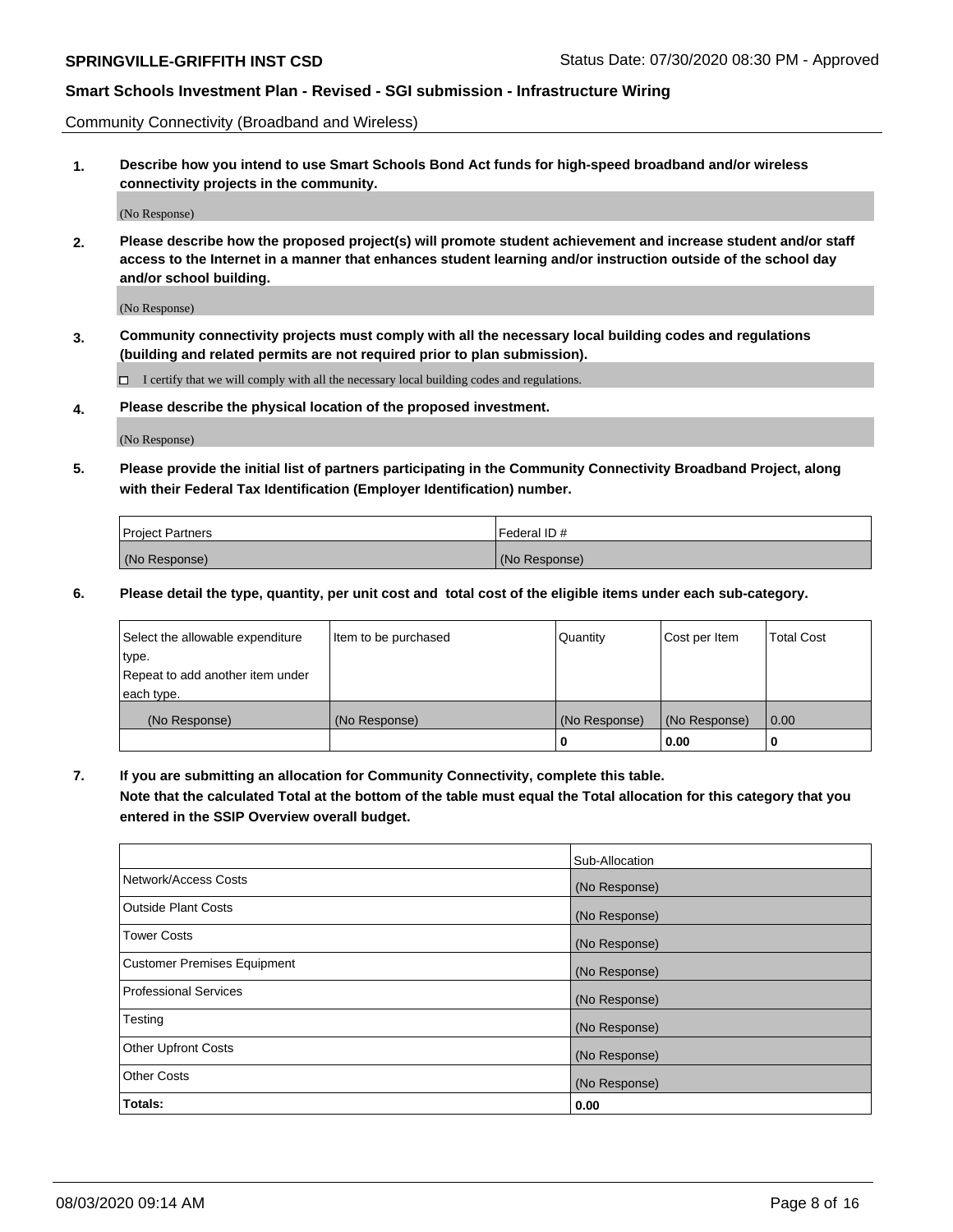#### Classroom Learning Technology

**1. In order for students and faculty to receive the maximum benefit from the technology made available under the Smart Schools Bond Act, their school buildings must possess sufficient connectivity infrastructure to ensure that devices can be used during the school day. Smart Schools Investment Plans must demonstrate that sufficient infrastructure that meets the Federal Communications Commission's 100 Mbps per 1,000 students standard currently exists in the buildings where new devices will be deployed, or is a planned use of a portion of Smart Schools Bond Act funds, or is under development through another funding source. Smart Schools Bond Act funds used for technology infrastructure or classroom technology investments must increase the number of school buildings that meet or exceed the minimum speed standard of 100 Mbps per 1,000 students and staff within 12 months. This standard may be met on either a contracted 24/7 firm service or a**

- **"burstable" capability. If the standard is met under the burstable criteria, it must be:**
- **1. Specifically codified in a service contract with a provider, and**

**2. Guaranteed to be available to all students and devices as needed, particularly during periods of high demand, such as computer-based testing (CBT) periods.**

**Please describe how your district already meets or is planning to meet this standard within 12 months of plan submission.**

(No Response)

- **1a. If a district believes that it will be impossible to meet this standard within 12 months, it may apply for a waiver of this requirement, as described on the Smart Schools website. The waiver must be filed and approved by SED prior to submitting this survey.**
	- By checking this box, you are certifying that the school district has an approved waiver of this requirement on file with the New York State Education Department.
- **2. Connectivity Speed Calculator (Required). If the district currently meets the required speed, enter "Currently Met" in the last box: Expected Date When Required Speed Will be Met.**

|                  | l Number of     | Required Speed | Current Speed in | <b>Expected Speed</b> | <b>Expected Date</b>                |
|------------------|-----------------|----------------|------------------|-----------------------|-------------------------------------|
|                  | <b>Students</b> | l in Mbps      | l Mbps           | to be Attained        | When Required                       |
|                  |                 |                |                  |                       | Within 12 Months  Speed Will be Met |
| Calculated Speed | (No Response)   | 0.00           | (No Response)    | l (No Response)       | (No Response)                       |

**3. If the district wishes to have students and staff access the Internet from wireless devices within the school building, or in close proximity to it, it must first ensure that it has a robust Wi-Fi network in place that has sufficient bandwidth to meet user demand.**

**Please describe how you have quantified this demand and how you plan to meet this demand.**

(No Response)

**4. All New York State public school districts are required to complete and submit an Instructional Technology Plan survey to the New York State Education Department in compliance with Section 753 of the Education Law and per Part 100.12 of the Commissioner's Regulations.**

**Districts that include educational technology purchases as part of their Smart Schools Investment Plan must have a submitted and approved Instructional Technology Plan survey on file with the New York State Education Department.**

- By checking this box, you are certifying that the school district has an approved Instructional Technology Plan survey on file with the New York State Education Department.
- **5. Describe the devices you intend to purchase and their compatibility with existing or planned platforms or systems. Specifically address the adequacy of each facility's electrical, HVAC and other infrastructure necessary to install and support the operation of the planned technology.**

(No Response)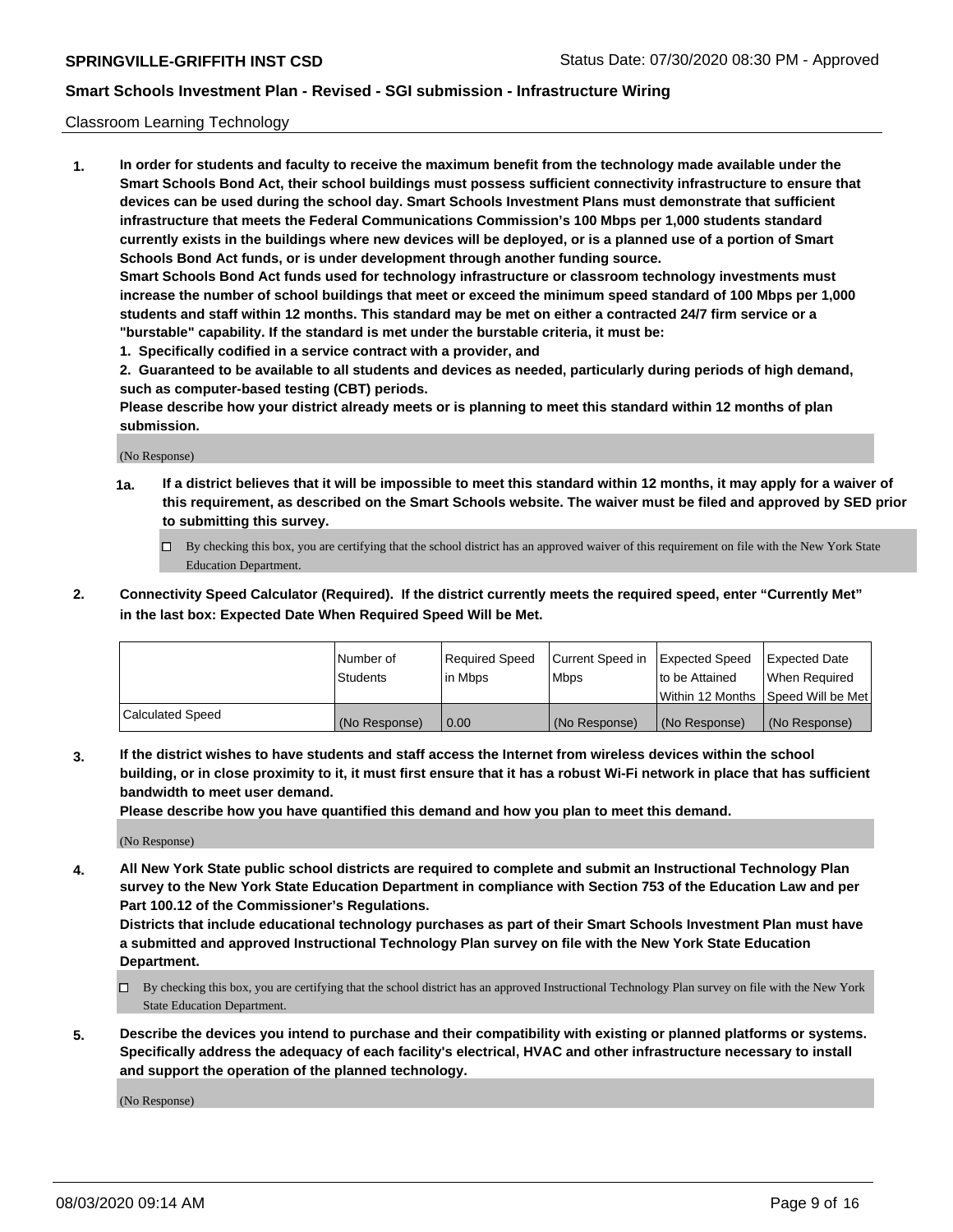#### Classroom Learning Technology

- **6. Describe how the proposed technology purchases will:**
	- **> enhance differentiated instruction;**
	- **> expand student learning inside and outside the classroom;**
	- **> benefit students with disabilities and English language learners; and**
	- **> contribute to the reduction of other learning gaps that have been identified within the district.**

**The expectation is that districts will place a priority on addressing the needs of students who struggle to succeed in a rigorous curriculum. Responses in this section should specifically address this concern and align with the district's Instructional Technology Plan (in particular Question 2 of E. Curriculum and Instruction: "Does the district's instructional technology plan address the needs of students with disabilities to ensure equitable access to instruction, materials and assessments?" and Question 3 of the same section: "Does the district's instructional technology plan address the provision of assistive technology specifically for students with disabilities to ensure access to and participation in the general curriculum?")**

**In addition, describe how the district ensures equitable access to instruction, materials and assessments and participation in the general curriculum for both SWD and English Language Learners/Multilingual Learners (ELL/MLL) students.**

(No Response)

**7. Where appropriate, describe how the proposed technology purchases will enhance ongoing communication with parents and other stakeholders and help the district facilitate technology-based regional partnerships, including distance learning and other efforts.**

(No Response)

**8. Describe the district's plan to provide professional development to ensure that administrators, teachers and staff can employ the technology purchased to enhance instruction successfully.**

**Note: This response should be aligned and expanded upon in accordance with your district's response to Question 1 of F. Professional Development of your Instructional Technology Plan: "Please provide a summary of professional development offered to teachers and staff, for the time period covered by this plan, to support technology to enhance teaching and learning. Please include topics, audience and method of delivery within your summary."**

(No Response)

- **9. Districts must contact one of the SUNY/CUNY teacher preparation programs listed on the document on the left side of the page that supplies the largest number of the district's new teachers to request advice on innovative uses and best practices at the intersection of pedagogy and educational technology.**
	- By checking this box, you certify that you have contacted the SUNY/CUNY teacher preparation program that supplies the largest number of your new teachers to request advice on these issues.
	- **9a. Please enter the name of the SUNY or CUNY Institution that you contacted.**

(No Response)

**9b. Enter the primary Institution phone number.**

(No Response)

**9c. Enter the name of the contact person with whom you consulted and/or will be collaborating with on innovative uses of technology and best practices.**

(No Response)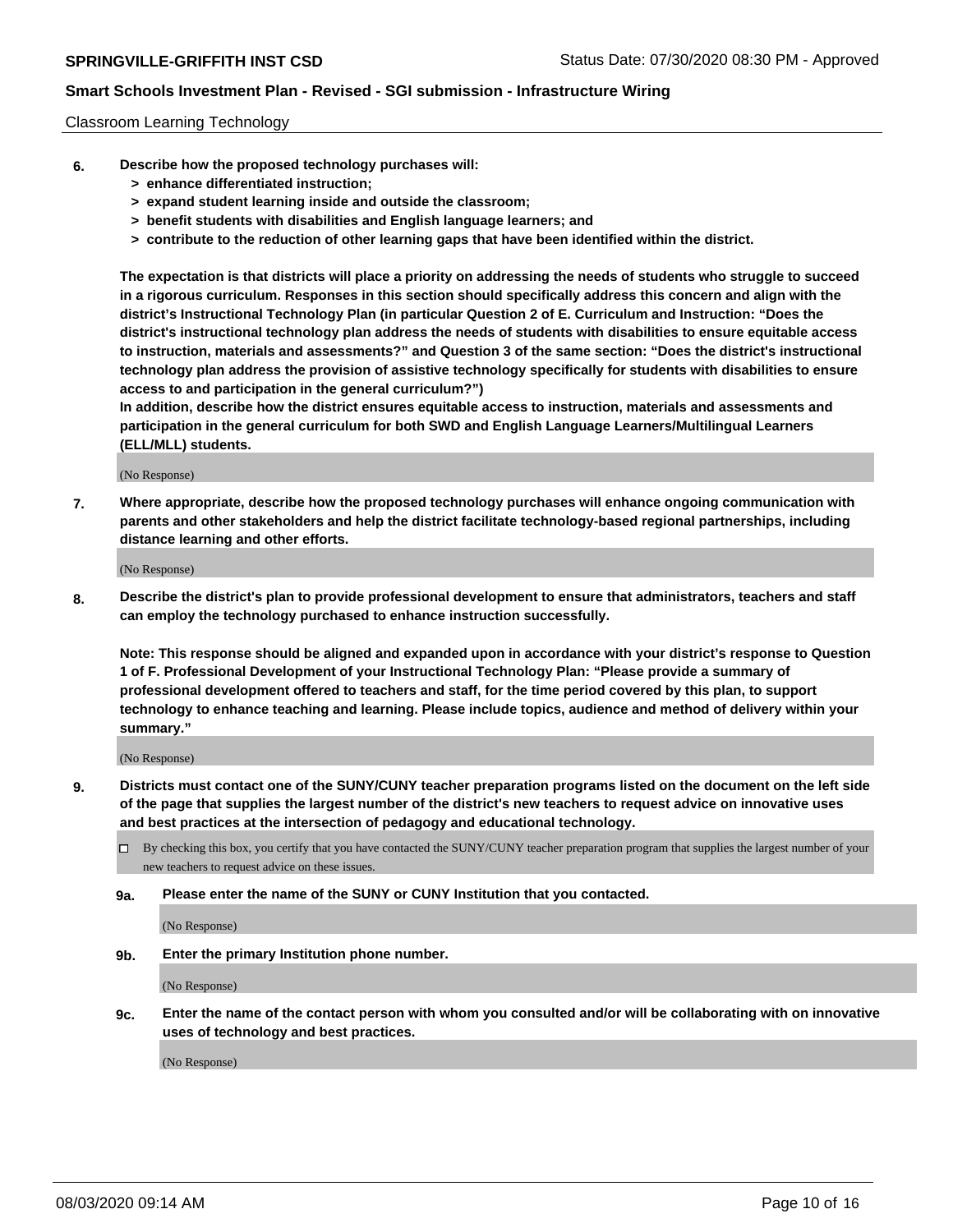#### Classroom Learning Technology

**10. To ensure the sustainability of technology purchases made with Smart Schools funds, districts must demonstrate a long-term plan to maintain and replace technology purchases supported by Smart Schools Bond Act funds. This sustainability plan shall demonstrate a district's capacity to support recurring costs of use that are ineligible for Smart Schools Bond Act funding such as device maintenance, technical support, Internet and wireless fees, maintenance of hotspots, staff professional development, building maintenance and the replacement of incidental items. Further, such a sustainability plan shall include a long-term plan for the replacement of purchased devices and equipment at the end of their useful life with other funding sources.**

 $\Box$  By checking this box, you certify that the district has a sustainability plan as described above.

**11. Districts must ensure that devices purchased with Smart Schools Bond funds will be distributed, prepared for use, maintained and supported appropriately. Districts must maintain detailed device inventories in accordance with generally accepted accounting principles.**

By checking this box, you certify that the district has a distribution and inventory management plan and system in place.

#### **12. Please detail the type, quantity, per unit cost and total cost of the eligible items under each sub-category.**

| Select the allowable expenditure<br>type.      | Item to be Purchased | Quantity      | Cost per Item | <b>Total Cost</b> |
|------------------------------------------------|----------------------|---------------|---------------|-------------------|
| Repeat to add another item under<br>each type. |                      |               |               |                   |
| (No Response)                                  | (No Response)        | (No Response) | (No Response) | 0.00              |
|                                                |                      | 0             | 0.00          |                   |

#### **13. Final 2014-15 BEDS Enrollment to calculate Nonpublic Sharing Requirement (no changes allowed.)**

|            | l Public Enrollment | Nonpublic Enrollment | <b>Total Enrollment</b> | Nonpublic<br>l Percentage |
|------------|---------------------|----------------------|-------------------------|---------------------------|
| Enrollment | 1.777               | 98                   | 1.875.00                | 15.23                     |

### **14. If you are submitting an allocation for Classroom Learning Technology complete this table.**

|                         | Public School Sub-Allocation | <b>Estimated Nonpublic Loan</b><br>Amount<br>(Based on Percentage Above) | Estimated Total Public and<br>Nonpublic Sub-Allocation |
|-------------------------|------------------------------|--------------------------------------------------------------------------|--------------------------------------------------------|
| Interactive Whiteboards | (No Response)                | 0.00                                                                     | 0.00                                                   |
| Computer Servers        | (No Response)                | 0.00                                                                     | 0.00                                                   |
| Desktop Computers       | (No Response)                | 0.00                                                                     | 0.00                                                   |
| <b>Laptop Computers</b> | (No Response)                | 0.00                                                                     | 0.00                                                   |
| <b>Tablet Computers</b> | (No Response)                | 0.00                                                                     | 0.00                                                   |
| Other Costs             | (No Response)                | 0.00                                                                     | 0.00                                                   |
| Totals:                 | 0.00                         | 0                                                                        | 0                                                      |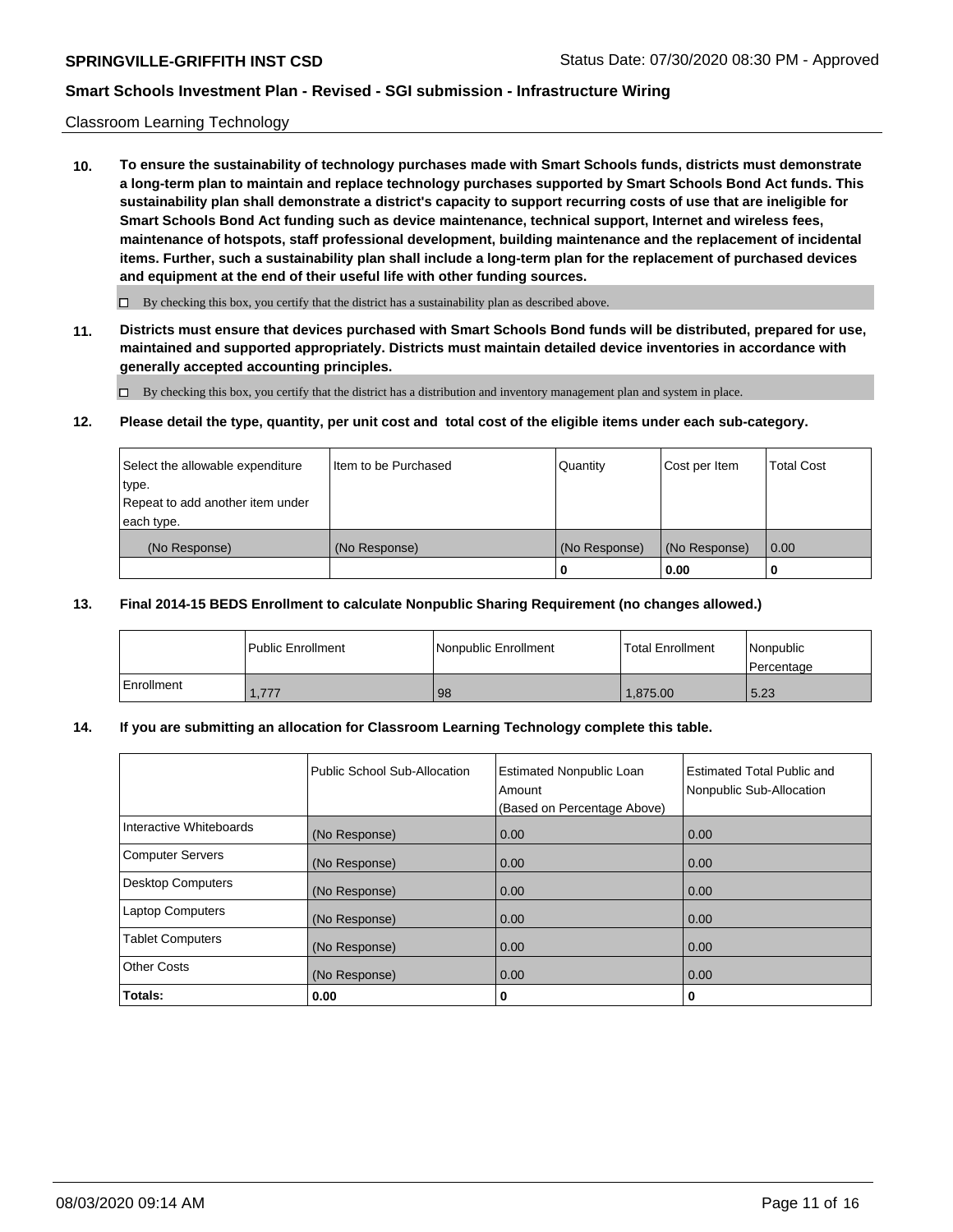#### Pre-Kindergarten Classrooms

**1. Provide information regarding how and where the district is currently serving pre-kindergarten students and justify the need for additional space with enrollment projections over 3 years.**

(No Response)

- **2. Describe the district's plan to construct, enhance or modernize education facilities to accommodate prekindergarten programs. Such plans must include:**
	- **Specific descriptions of what the district intends to do to each space;**
	- **An affirmation that new pre-kindergarten classrooms will contain a minimum of 900 square feet per classroom;**
	- **The number of classrooms involved;**
	- **The approximate construction costs per classroom; and**
	- **Confirmation that the space is district-owned or has a long-term lease that exceeds the probable useful life of the improvements.**

(No Response)

**3. Smart Schools Bond Act funds may only be used for capital construction costs. Describe the type and amount of additional funds that will be required to support ineligible ongoing costs (e.g. instruction, supplies) associated with any additional pre-kindergarten classrooms that the district plans to add.**

(No Response)

**4. All plans and specifications for the erection, repair, enlargement or remodeling of school buildings in any public school district in the State must be reviewed and approved by the Commissioner. Districts that plan capital projects using their Smart Schools Bond Act funds will undergo a Preliminary Review Process by the Office of Facilities Planning.**

**Please indicate on a separate row each project number given to you by the Office of Facilities Planning.**

| Project Number |  |
|----------------|--|
| (No Response)  |  |
|                |  |

**5. Please detail the type, quantity, per unit cost and total cost of the eligible items under each sub-category.**

| Select the allowable expenditure | Item to be purchased | Quantity      | Cost per Item | <b>Total Cost</b> |
|----------------------------------|----------------------|---------------|---------------|-------------------|
| type.                            |                      |               |               |                   |
| Repeat to add another item under |                      |               |               |                   |
| each type.                       |                      |               |               |                   |
| (No Response)                    | (No Response)        | (No Response) | (No Response) | 0.00              |
|                                  |                      | U             | 0.00          |                   |

**6. If you have made an allocation for Pre-Kindergarten Classrooms, complete this table. Note that the calculated Total at the bottom of the table must equal the Total allocation for this category that you entered in the SSIP Overview overall budget.**

|                                          | Sub-Allocation |
|------------------------------------------|----------------|
| Construct Pre-K Classrooms               | (No Response)  |
| Enhance/Modernize Educational Facilities | (No Response)  |
| <b>Other Costs</b>                       | (No Response)  |
| Totals:                                  | 0.00           |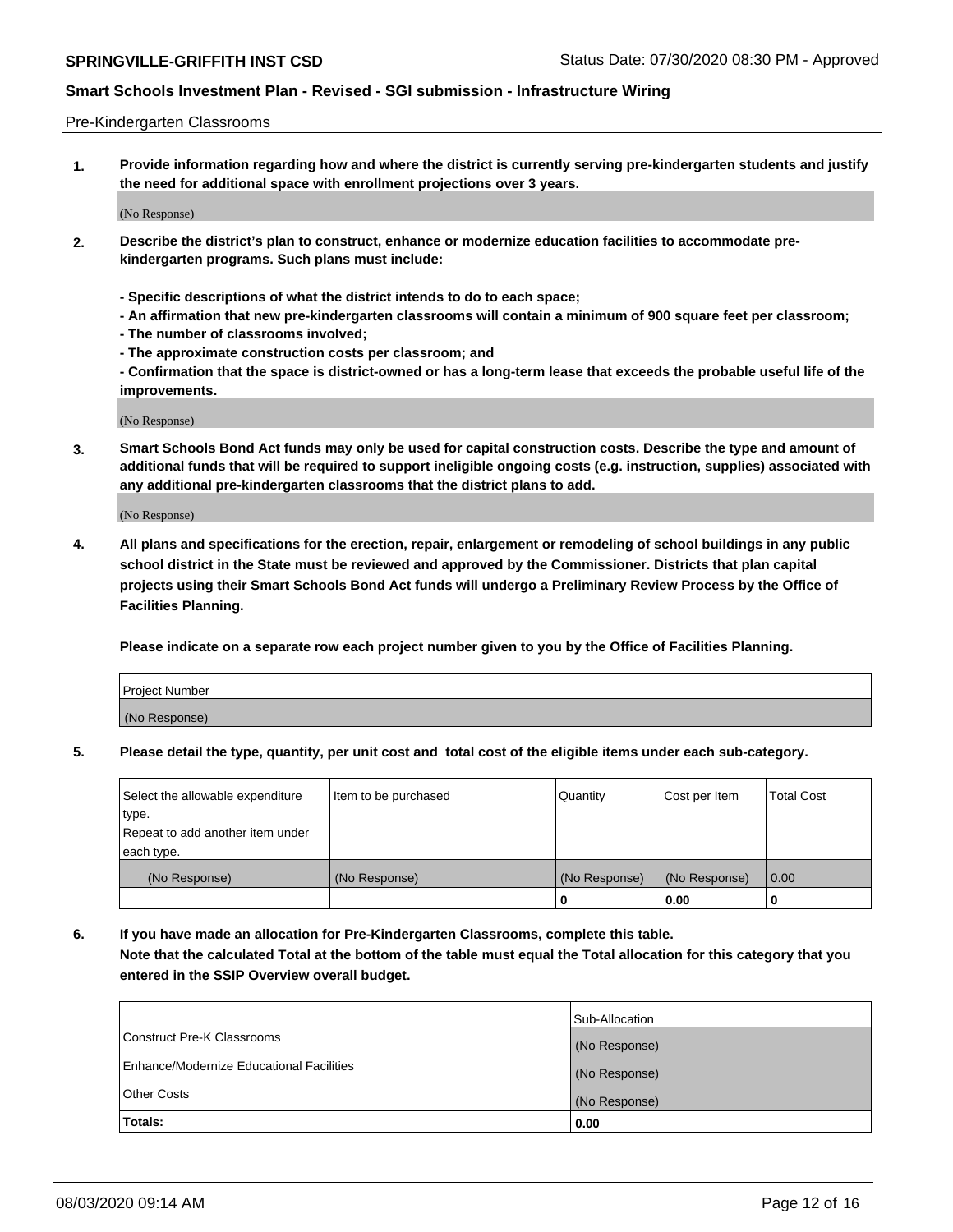Replace Transportable Classrooms

**1. Describe the district's plan to construct, enhance or modernize education facilities to provide high-quality instructional space by replacing transportable classrooms.**

(No Response)

**2. All plans and specifications for the erection, repair, enlargement or remodeling of school buildings in any public school district in the State must be reviewed and approved by the Commissioner. Districts that plan capital projects using their Smart Schools Bond Act funds will undergo a Preliminary Review Process by the Office of Facilities Planning.**

**Please indicate on a separate row each project number given to you by the Office of Facilities Planning.**

| Project Number |  |
|----------------|--|
|                |  |
| (No Response)  |  |

**3. For large projects that seek to blend Smart Schools Bond Act dollars with other funds, please note that Smart Schools Bond Act funds can be allocated on a pro rata basis depending on the number of new classrooms built that directly replace transportable classroom units.**

**If a district seeks to blend Smart Schools Bond Act dollars with other funds describe below what other funds are being used and what portion of the money will be Smart Schools Bond Act funds.**

(No Response)

**4. Please detail the type, quantity, per unit cost and total cost of the eligible items under each sub-category.**

| Select the allowable expenditure | Item to be purchased | Quantity      | Cost per Item | Total Cost |
|----------------------------------|----------------------|---------------|---------------|------------|
| ∣type.                           |                      |               |               |            |
| Repeat to add another item under |                      |               |               |            |
| each type.                       |                      |               |               |            |
| (No Response)                    | (No Response)        | (No Response) | (No Response) | 0.00       |
|                                  |                      | u             | 0.00          |            |

**5. If you have made an allocation for Replace Transportable Classrooms, complete this table. Note that the calculated Total at the bottom of the table must equal the Total allocation for this category that you entered in the SSIP Overview overall budget.**

|                                                | Sub-Allocation |
|------------------------------------------------|----------------|
| Construct New Instructional Space              | (No Response)  |
| Enhance/Modernize Existing Instructional Space | (No Response)  |
| Other Costs                                    | (No Response)  |
| Totals:                                        | 0.00           |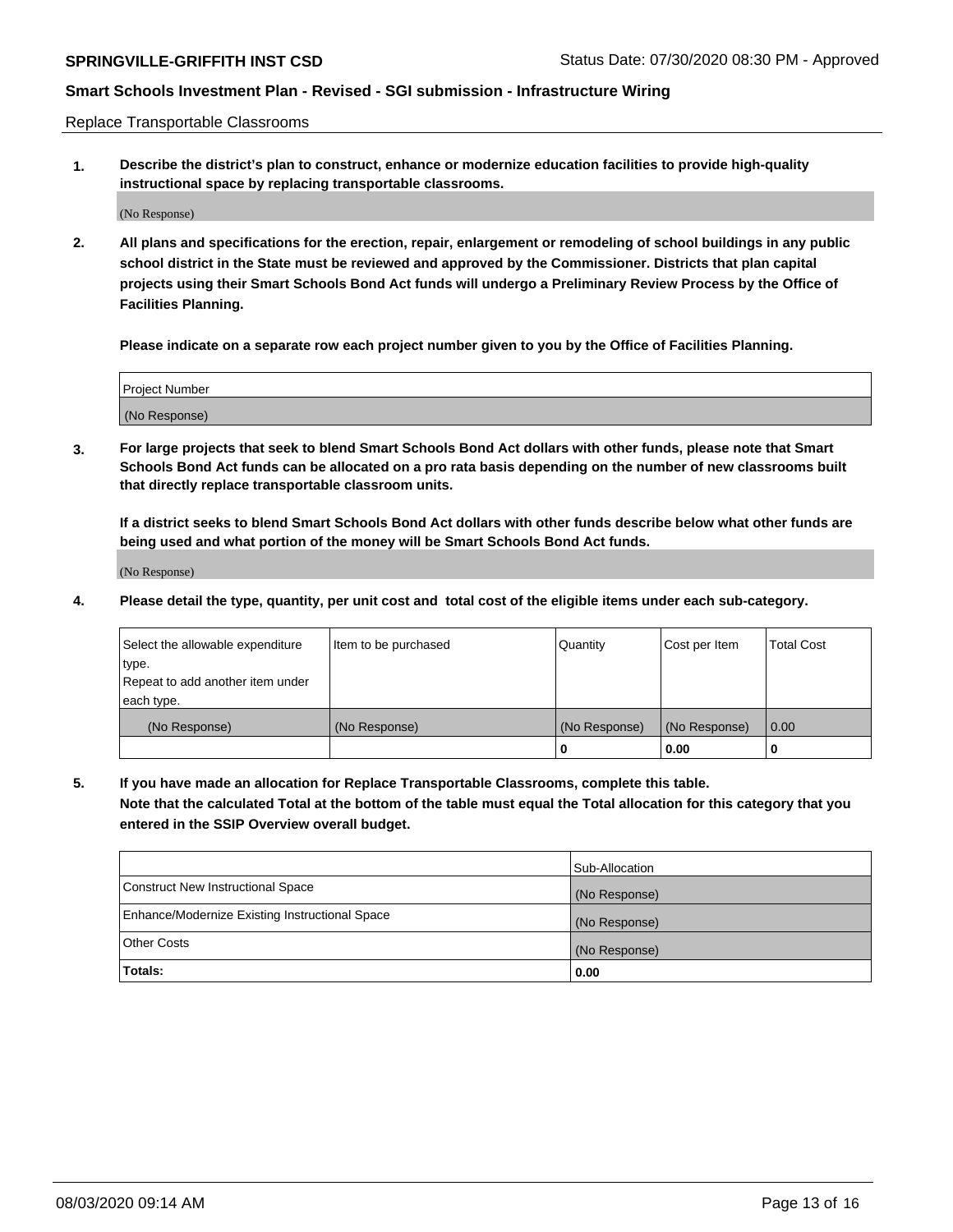High-Tech Security Features

**1. Describe how you intend to use Smart Schools Bond Act funds to install high-tech security features in school buildings and on school campuses.**

(No Response)

**2. All plans and specifications for the erection, repair, enlargement or remodeling of school buildings in any public school district in the State must be reviewed and approved by the Commissioner. Smart Schools plans with any expenditures in the High-Tech Security category require a project number from the Office of Facilities Planning. Districts must submit an SSBA LOI and receive project numbers prior to submitting the SSIP. As indicated on the LOI, some projects may be eligible for a streamlined review and will not require a building permit. Please indicate on a separate row each project number given to you by the Office of Facilities Planning.**

| <b>Project Number</b> |  |
|-----------------------|--|
|                       |  |
| (No Response)         |  |

- **3. Was your project deemed eligible for streamlined Review?**
	- Yes
	- $\hfill \Box$  No
- **4. Include the name and license number of the architect or engineer of record.**

| <b>Name</b>   | License Number |
|---------------|----------------|
| (No Response) | (No Response)  |

**5. Please detail the type, quantity, per unit cost and total cost of the eligible items under each sub-category.**

| Select the allowable expenditure | Item to be purchased | Quantity      | Cost per Item | <b>Total Cost</b> |
|----------------------------------|----------------------|---------------|---------------|-------------------|
| 'type.                           |                      |               |               |                   |
| Repeat to add another item under |                      |               |               |                   |
| each type.                       |                      |               |               |                   |
| (No Response)                    | (No Response)        | (No Response) | (No Response) | 0.00              |
|                                  |                      | U             | 0.00          |                   |

**6. If you have made an allocation for High-Tech Security Features, complete this table.**

**Enter each Sub-category Public Allocation based on the the expenditures listed in Table #5.**

|                                                      | Sub-Allocation |
|------------------------------------------------------|----------------|
| Capital-Intensive Security Project (Standard Review) | (No Response)  |
| <b>Electronic Security System</b>                    | (No Response)  |
| <b>Entry Control System</b>                          | (No Response)  |
| Approved Door Hardening Project                      | (No Response)  |
| <b>Other Costs</b>                                   | (No Response)  |
| Totals:                                              | 0.00           |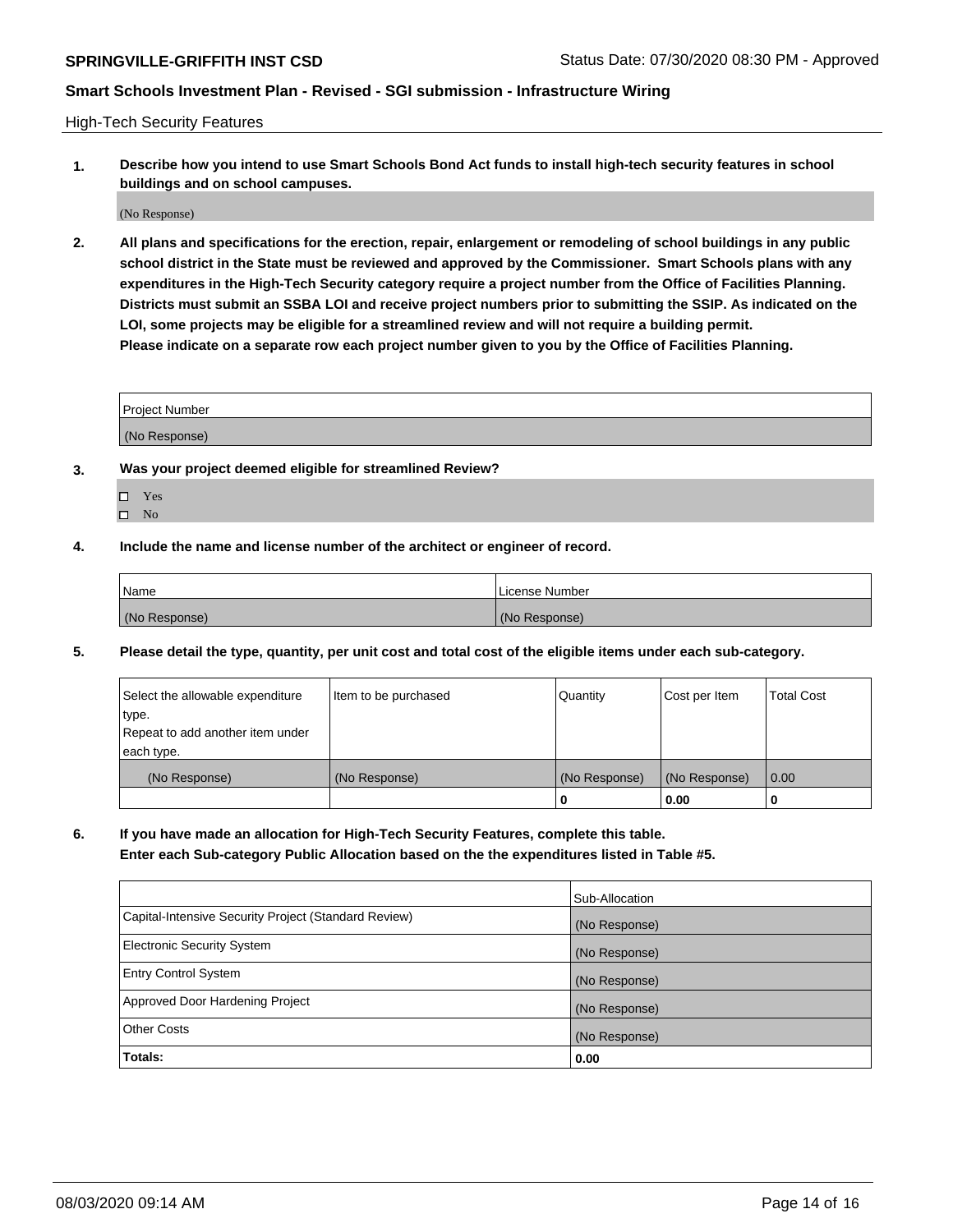Non-Public Schools

**1. Describe your plan to utilize SSBA funds to purchase devices and loan to the nonpublic schools within your district. Please specify what devices have been requested by the nonpublic schools. If the nonpublic schools have not finalized requests, the district should provide the date nonpublic schools will submit the request by.**

The non-public schools have reached the \$250 per pupil loan maximum.

**2. A final Smart Schools Investment Plan cannot be approved until school authorities have adopted regulations specifying the date by which requests from nonpublic schools for the purchase and loan of Smart Schools Bond Act classroom technology must be received by the district.**

By checking this box, you certify that you have such a plan and associated regulations in place that have been made public.

**2a. Please enter the date each year nonpublic schools must request loanable items from the school district. This date cannot be earlier than June 1 of the previous school year.**

(No Response)

#### **3. Final 2014-15 BEDS Enrollment to calculate Nonpublic Sharing Requirement (no changes allowed.)**

|            | Public Enrollment | Nonpublic Enrollment | Total Enrollment | l Nonpublic Percentage |
|------------|-------------------|----------------------|------------------|------------------------|
| Enrollment | 777               | 98                   | .875.00          | $\Gamma$ 00<br>ن ے.ر   |

## **4. Nonpublic Loan Calculator**

|                                                        | Loanable     | Loanable   | Additional       | Estimated   | Previously | Cumulative | Final Per  | <b>Final Total</b> |
|--------------------------------------------------------|--------------|------------|------------------|-------------|------------|------------|------------|--------------------|
|                                                        | School       | Classroom  | Nonpublic        | l Per Pupil | Approved   | Per Pupil  | Pupil Loan | Loan               |
|                                                        | Connectivity | Technology | Loan             | Amount -    | Per Pupil  | Loan       | Amount -   | Amount -           |
|                                                        |              |            | (Optional)       | This Plan   | Amount(s)  | Amount     | This Plan  | This Plan          |
| Required Nonpublic<br>Loan                             | 0.00         | 0.00       |                  | 0.00        | 0.00       | 0.00       | 0.00       | 0.00               |
| Final Adjusted Loan<br>- (If additional loan<br>funds) | 0.00         | 0.00       | (No<br>Response) | 0.00        | 0.00       | 0.00       | 0.00       | 0.00               |

### **5. Nonpublic Share**

| Final Per Pupil Amount                   |      | Final Nonpublic Loan Amount |
|------------------------------------------|------|-----------------------------|
| Pending and Previously<br>Approved Plans | 0.00 | 0.00                        |
| <b>This Plan</b>                         | 0.00 | 0.00                        |
| 'Total                                   | 0.00 | 0.00                        |

#### **6. Distribution of Nonpublic Loan Amount by School**

| Nonpublic School Name                       | 2018-19 K-12 Enrollment | Special Ed School? If Yes, not eligible |
|---------------------------------------------|-------------------------|-----------------------------------------|
| <b>BLOSSOM GARDEN FRIENDS SCHOOL</b>        | 15                      | <b>No</b>                               |
| LEAGUE FOR THE HANDICAPPED<br><b>CENTER</b> | 0                       | <b>No</b>                               |
| ST ALOYSIUS REGIONAL SCHOOL                 | 71                      | No.                                     |

**7. Please detail the type, quantity and per unit cost of the eligible items under each sub-category.**